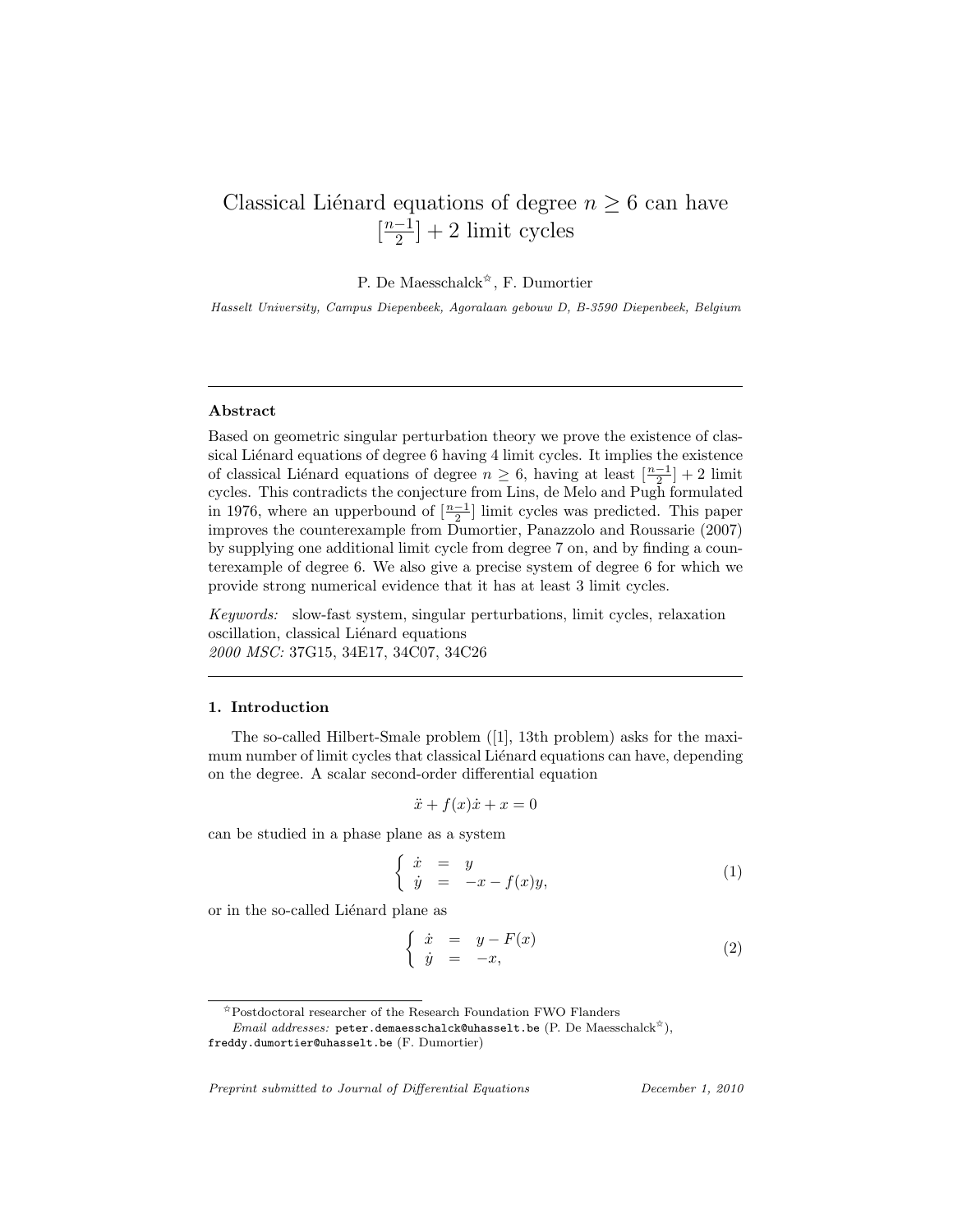where  $F(x) = \int_0^x f(s)ds$ . The systems (1) and (2) are analytically conjugate and are both called *classical Liénard equations*. The degree of the Liénard equation is given by the degree of  $F$ . The number of limit cycles of such Liénard equations can be studied in either form (1) or (2).

In 1976 (see [2]), A. Lins, W. de Melo and C. Pugh conjectured that the maximum number of limit cycles for a classical Liénard equation of degree  $\sqrt{n}$ would be equal to  $\left[\frac{n-1}{2}\right]$  (the largest integer less than or equal to  $\frac{n-1}{2}$ ), inducing the occurrence of at most 2 limit cycles in degree 6 and 3 limit cycles in degree 7. It was not too hard to understand that the conjecture seemed very reasonable. Up to affine changes in  $(x, y, t)$ , including a time reversal if necessary, one can write the function  $F$  in system  $(2)$  as

$$
F(x) = x^{2\ell} + \sum_{i=1}^{2\ell-1} a_i x^i,
$$
\n(3)

in case  $n = 2\ell$ , or

$$
F(x) = x^{2\ell+1} + \sum_{i=1}^{2\ell} a_i x^i,
$$
\n(4)

in case  $n = 2\ell + 1$ . Systems (2) with a function F as in (3) represent (timereversible) centers when all  $a_i$ , with i odd, are zero. Let us write these  $a_i$  as  $(a_1, a_3, \ldots, a_{2\ell-1})$ . There are  $\ell$  such parameters and they represent "rotational" parameters" (see e.g. [3]), in the sense that if one only changes one of them, for example  $a_{2j+1}$ , in expression (3), then the determinant

$$
\left| y - \left( x^{2\ell} + \sum_{\substack{i=1 \ i \neq 2j-1}}^{2\ell-1} a_i x^i + \tilde{a}_{2j-1} x^{2j-1} \right) y - \left( x^{2\ell} + \sum_{i=1}^{2\ell-1} a_i x^i \right) \right|
$$
  
-x

is given by  $(\tilde{a}_{2j-1} - a_{2j-1})x^{2j}$ , which has everywhere the same sign as  $\tilde{a}_{2j-1}$  –  $a_{2i-1}$ , except for  $x=0$ .

In the presence of only one such parameter it clearly follows that system (2) has no limit cycles. It could be expected that at most  $\ell - 1$  limit cycles could be created under the influence of all  $(a_1, \ldots, a_{2\ell-1})$ . Some people even claimed in the literature to have proven this conjecture based on the "rotational properties" of these parameters. In any case it looked like a good strategy to try to work along these lines, at least for  $n = 2\ell$ .

However, in  $[4]$  has been proven the existence of classical Lienard equations of degree 7 with at least 4 limit cycles. This easily implied the existence of classical Liénard equations of degree  $n, n \geq 7$ , with  $\left[\frac{n-1}{2}\right] + 1$  limit cycles. The counterexamples were proven to occur in systems

$$
\begin{cases}\n\dot{x} = y - \left(x^7 + \sum_{i=2}^6 c_i x^i\right) \\
\dot{y} = \epsilon(b - x)\n\end{cases} \n\tag{5}
$$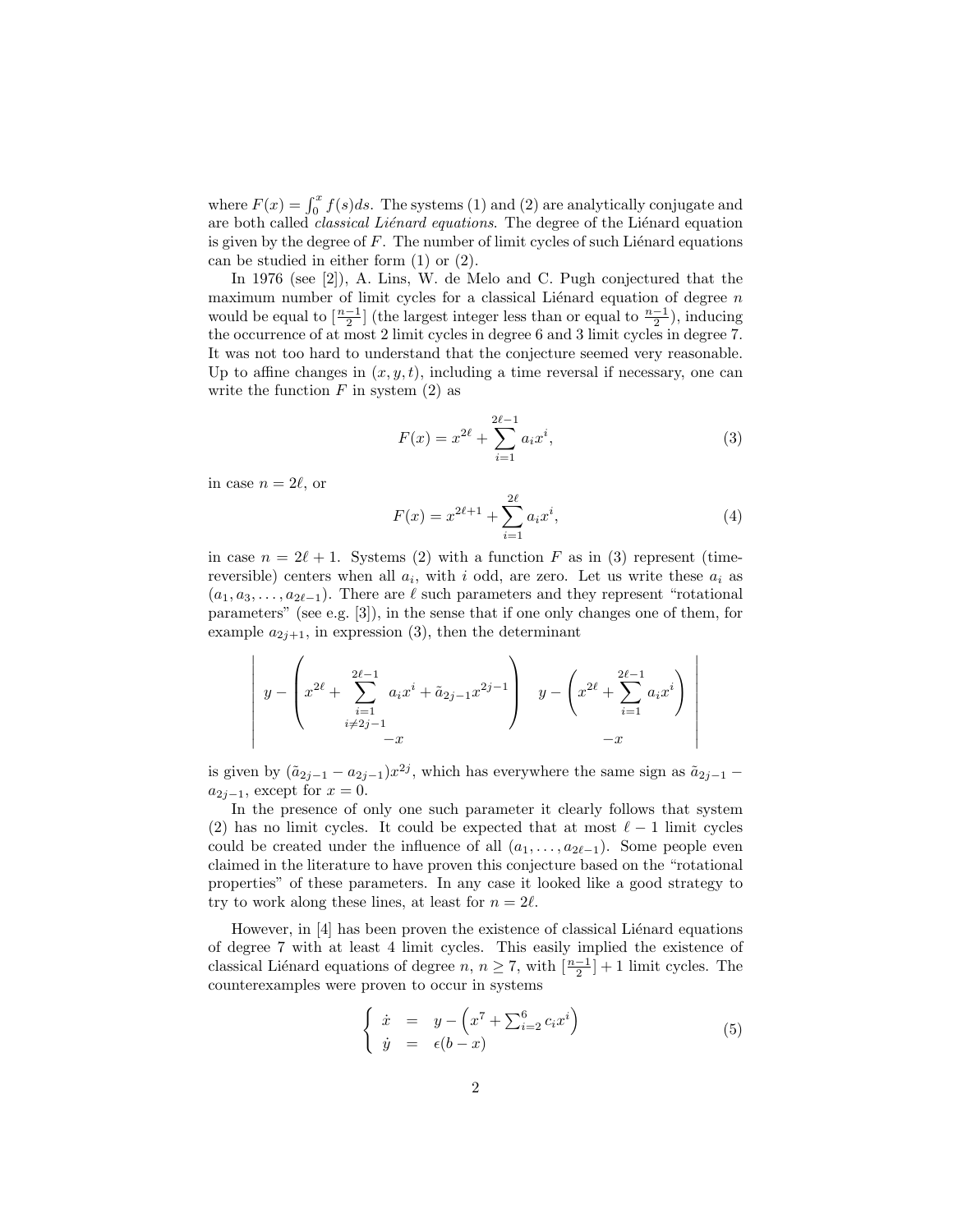

Figure 1: To the left: The dynamics of the layer equation and a FSTS cycle. To the right: the fast dynamics, combined with the slow dynamics on the slow curve

for small  $\epsilon > 0$ . By affine coordinate changes in  $(x, y, t)$ , systems (5) can be written as (2), with F as in (4), but for large values of  $||a||$  with  $a = (a_1, \ldots, a_{2\ell})$ . For more information, see [5] or [6].

System (5) represents a singular perturbation problem. In [4] the parameters  $(c_1, \ldots, c_6)$  were chosen in a way that the function  $x^7 + \sum_{i=2}^{6} c_i x^i$  had 6 critical points, permitting to use the results of [7]. The calculations were quite involved and, as far as we know, no one yet succeeded in finding specific numerical examples exhibiting 4 limit cycles.

In [8], among other results, one can find a study of systems

$$
\begin{cases}\n\dot{x} = y - \left(x^{2\ell} + \sum_{i=2}^{2\ell-1} c_i x^i\right) \\
\dot{y} = \epsilon(b-x)\n\end{cases} \n\tag{6}
$$

in which the  $c_i$  are such that the function  $x^{2\ell} + \sum_{i=2}^{2\ell-1} c_i x^i$  has only one critical point, let us say a minimum. This leads to the simplest possible degenerate limit periodic sets, from which it is known how to perturb a lot of limit cycles. A degenerate lps (limit periodic set) for a "layer equation", as represented by (6) with  $\epsilon = 0$ , is a closed curve consisting of fast orbits and parts of the slow curve  $\{y = x^{2\ell} + \sum_{i=2}^{2\ell-1} c_i x^i\}$ ; we also call them slow-fast cycles.

In this paper, we will restrict to the type of slow-fast cycles as represented in Figure 1, that we call a FSTS-cycle (fast–slow–turning point–slow). Also [8] dealt with such FSTS-cycles, although represented in the phase plane as in (1) instead of in the Liénard plane as in  $(2)$ , as we will do here. The slow curves that we will encounter in this paper can and will have inflection points, but no extra critical points besides the one at the origin.

Limit cycles of system (6) that are Hausdorff close to a FSTS-cycle as in Figure 1 are relaxation oscillations, in the sense that the speed close to the fast orbit is of order  $O(1)$ , while the speed near the slow curves is of order  $O(\epsilon)$ . The relaxation oscillation itself is of size  $O(1)$ .

In [8] we succeeded in finding such relaxation oscillations of high multiplicity, together with a complete unfolding. We did however not obtain new counter examples to the [2]-conjecture, but could only check the predicted maximum.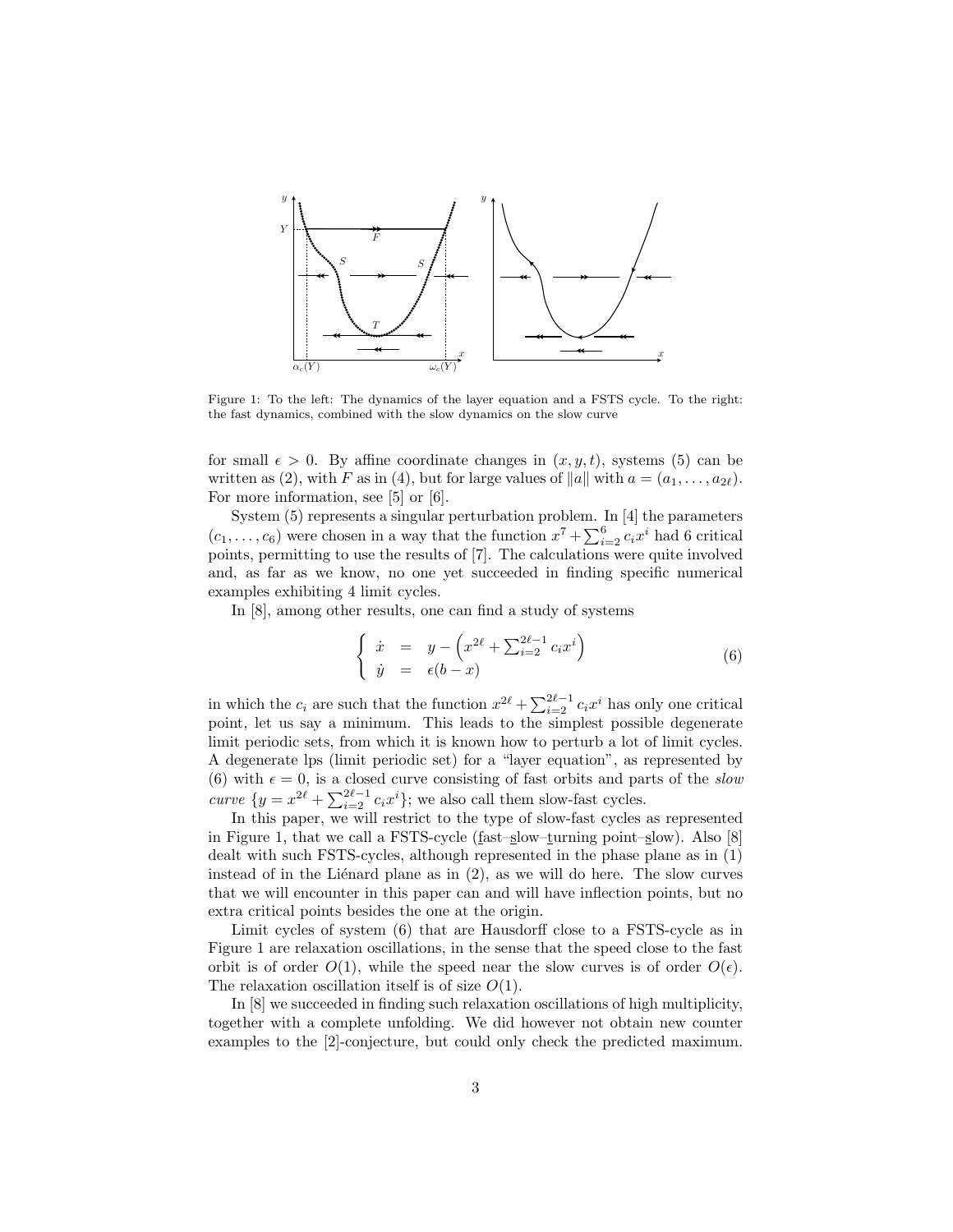The construction was based on the use of the "slow divergence integral", whose definition we will recall now.

Consider a slow-fast family of vector fields

$$
\begin{cases}\n\dot{x} = y - H(x, c) \\
\dot{y} = \epsilon(b - x)\n\end{cases} (7)
$$

with  $H(x, c) = x^{2\ell} + \sum_{i=2}^{2\ell-1} c_i x^i$ , under the condition that the slow curve  $\{y =$  $H(x, c)$  is like in Figure 1: we more precisely require that  $h(x, c)/x > 0$  (both for  $x \neq 0$  and for  $x = 0$ ), where  $h(x, c) = \frac{\partial H}{\partial x}(x, c)$ . For some  $c \sim c_0$  and  $x \in [x'_0, x_0]$  with  $x'_0 < 0 < x_0$ , we can e.g. parameterize the FSTS-cycles by the value Y at which the fast orbits cut the y-axis. This fast orbit has a specific ω-limit  $(\omega_c(Y), H_c(\omega_c(Y)))$  and α-limit  $(\alpha_c(Y), H_c(\alpha_c(Y)))$  on the slow curve  ${y = H<sub>c</sub>(x) := H(x, c)}$ . The FSTS-cycle  $\Gamma_Y^c$  is defined, for a value c, by the fast orbit through  $(0, Y)$  together with the parts of the slow curve in between  $x = \omega_c(Y)$  and  $x = \alpha_c(Y)$ .

Away from the slow curve (i.e. the singular points of (7) for  $\epsilon = 0$ ), the  $\epsilon$ -perturbation in (7) does not play an important role, and the dynamics in (7) can be studied by examining the fast system (e.g. the unperturbed system for  $\epsilon = 0$ ). Close to the slow curve however, the  $\epsilon$ -perturbation becomes more relevant. Writing  $y = H(x, c) + O(\epsilon)$ , and imposing a dynamics along this graph in (7) yields  $(h(x, c) + O(\epsilon))x' = \epsilon(b - x)$ . The slow dynamics is defined as the leading-order approximation of this dynamical system. For  $(7)$ , the "slow  $dynamics"$  on the slow part of  $\Gamma_Y^c$  is hence given by

$$
x' = -\frac{x}{h(x, c)}
$$

and is strictly negative under the assumptions we imposed. This shows that for  $\epsilon > 0$  small, orbits of (7) are first attracted to the right branch of  $\Gamma_Y^c$ (following the fast dynamics), and then slowly drift to the left along the slow curve (following the slow dynamics).

In the forthcoming analysis, the divergence integral along closed orbits of (7) reveals to be important, as it gives information on the nature of the closed orbit with respect to its repelling or attracting properties. In a slow-fast context, orbits spend much more time close to the slow curve than away from the slow curve, and one can show that the leading-order approximation of the divergence integral, after multiplication by  $\epsilon$ , is given by the so-called *slow divergence inte*gral. One obtains the slow divergence integral by computing the divergence of the vector field along the slow curve, and integrating this divergence w.r.t. the 1-form induced by the slow dynamics. The slow divergence integral of  $\Gamma_Y^c$  is given by

$$
I(Y,c) = \int_{\omega_c(Y)}^{\alpha_c(Y)} \frac{h(x,c)^2}{x} dx.
$$
 (8)

In [8] we worked at values  $c_0$  and cycles  $\Gamma_{c_0}^{Y_0}$  for which

$$
\frac{\partial I}{\partial c_{2j+1}}(Y_0, c_0) \neq 0,\tag{9}
$$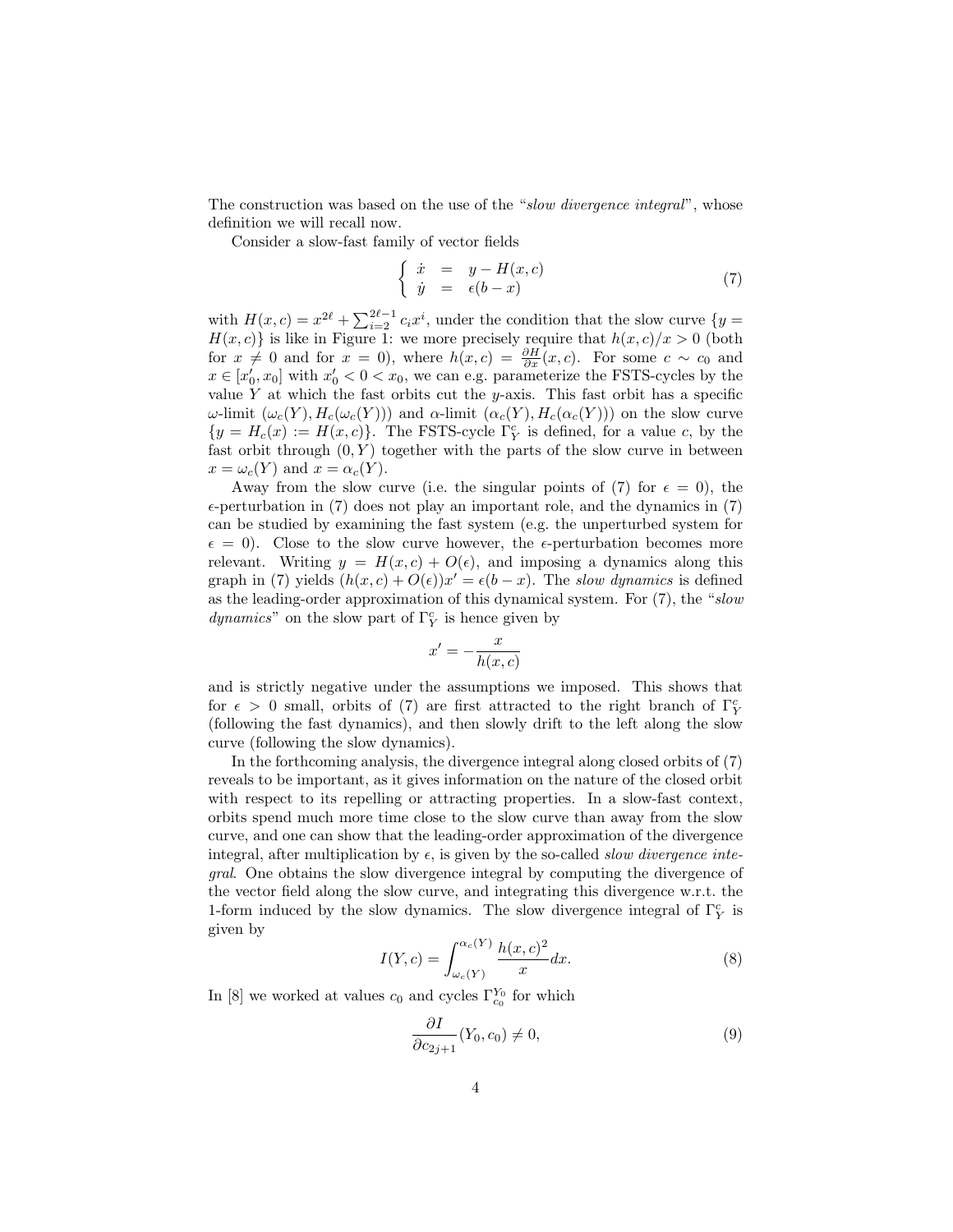and this for every  $c_{2j+1}$  present in the expression of  $H(x, c)$ .

Condition (9) is almost always satisfied for systems (6) and leads in  $|8|$  to the proofs of the proposed results on classical Liénard equations. This condition (9) is like a natural condition to express that the parameter  $c_{2j+1}$  remains "rotational" in a uniform way when  $\epsilon \to 0$  (or in other words, when  $||a||$  with  $a = (a_1, \ldots, a_{2\ell-1})$  as in (3) tends to infinity).

However, in [8], we also encountered combinations  $(Y_0, c_0)$  at which the condition (9) gets violated for all  $c_{2i+1}$  present in  $H(x, c)$ . This is a quite exceptional situation that already occurs for  $n = 6$ . Investigating such a situation we saw that it is possible for  $n = 6$  to encounter values  $c_0$  for which 4 limit cycles can be perturbed from the union of FSTS-cycles  $\Gamma^Y_{c_0}$  that are present in the layer equation. We more precisely can prove the following theorem:

**Theorem 1.** Given the  $(\epsilon, \delta, b)$ -family of polynomial Liénard equations of degree 6

$$
\begin{cases} \n\dot{x} = y - \left(\frac{1}{2}x^2 + 5\delta x^3 - \frac{35}{46}x^4 - 12\delta x^5 + \frac{21}{46}x^6\right) \\
\dot{y} = \epsilon(b - x), \n\end{cases} \n\tag{10}
$$

and given  $k \in \{1, 2, 3, 4\}$ , there exists a smooth curve

$$
b=\epsilon \mathcal{B}_k(\epsilon,\delta),
$$

defined for  $\epsilon \in [0, \epsilon_0]$  and  $\delta \in [-\delta_0, \delta_0]$  (for some sufficiently small  $\epsilon_0 > 0$  and  $\delta_0 > 0$ ), along which the vector field (10) has exactly k limit cycles when  $\delta \neq 0$ and  $\epsilon \in [0, \epsilon_1(\delta)]$  for some  $\epsilon_1 : [-\delta_0, \delta_0] \to \mathbf{R}$  with  $\epsilon_1(\delta) > 0$  for  $\delta \neq 0$ . All these limit cycles are hyperbolic and surround a hyperbolic focus that is attracting when  $\delta < 0$  and repelling when  $\delta > 0$ .

The proof of Theorem 1 will be given in Section 2. For  $\delta \sim 0$ ,  $\delta \neq 0$ , the limit cycles obtained in Theorem 1 are relaxation oscillations that tend towards specific slow-fast cycles  $\Gamma_{Y_i}$ ,  $i = 1, ..., k$ , when  $\delta \to 0$ . We will show that the heights  $Y_i$  of these slow-fast cycles are located inside a compact interval  $[Y_{\min}, Y_{\max}]$  that does not depend on  $(\epsilon, \delta)$  and that is bounded away from 0. Hence, the canard cycles are relaxation oscillations of size  $O(1)$ .

As usual in that kind of construction we can take  $\epsilon_1$  to be a smooth function on  $[-\delta_0, \delta_0]$  with  $\epsilon_1(0) = 0$ . We can also remark that the functions  $\mathcal{B}_k$  are in no way unique. In fact, for every  $k \in \{1, 2, 3, 4\}$ , there is an infinity of such curves. More precise information can be found in Section 2.2.

Let  $(\epsilon, \delta, b) = (\epsilon_0, -\nu_0, b_0)$  be fixed and let

$$
\begin{cases}\n\dot{x} = y - H(x, \nu_0) \\
\dot{y} = \epsilon_0 (b_0 - x),\n\end{cases} (11)
$$

with  $H(x,\nu_0) = \frac{1}{2}x^2 - 5\nu_0x^3 - \frac{35}{46}x^4 + 12\nu_0x^5 + \frac{21}{46}x^6$ , represent a system with 4 hyperbolic limit cycles, of which the largest one is attracting (hence with  $\nu_0 > 0$ ). If we change  $H(x, \nu_0)$  in (11) by  $H(x, \nu_0) + \nu_1 x^7$ , for  $\nu_1$  sufficiently small, then the four limit cycles persist. Moreover, by taking  $\nu_1 < 0$ , the circle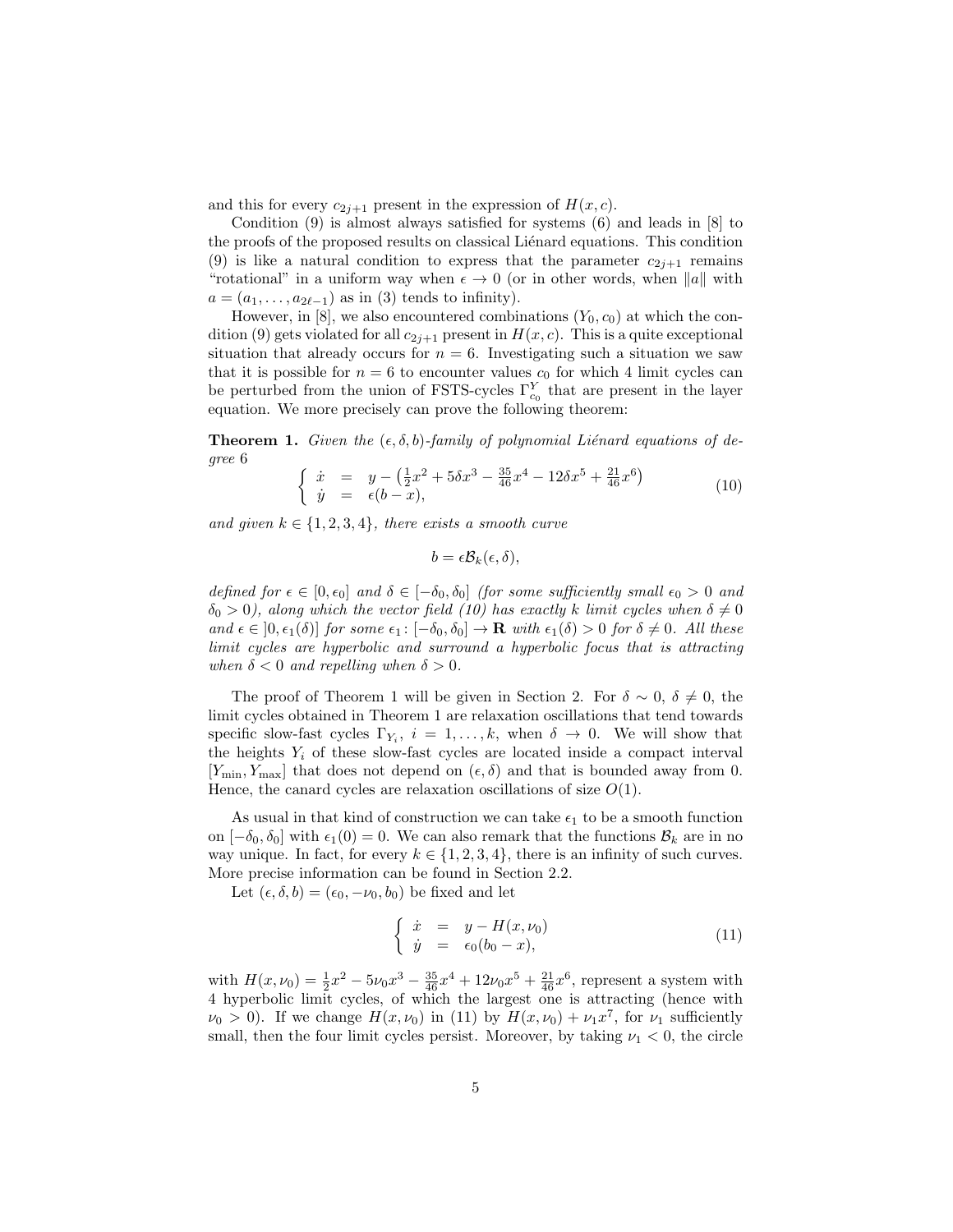at infinity will be attracting (see e.g. [9]) and the new system of degree 7 will have at least 5 limit cycles of odd multiplicity. Fixing such  $\nu_1 < 0$ ,  $\nu_1 \sim 0$ , and considering  $H(x,\nu_0) + \nu_1 x^7 + \nu_2 x^8$  with  $\nu_2$  sufficiently small, will give a system of degree 8 with at least 5 limit cycles of odd multiplicity. Continuing this way by adding  $\nu_j x^j$ , for  $j \geq 9$ , with  $\nu_j$  decreasing sufficiently fast, and taking care of alternating the signs of the  $\nu_i$  with j odd, one easily obtains following result:

# **Theorem 2.** Let  $n \geq 6$ . There exist polynomial vector fields of degree n of the form (2) with at least  $\left[\frac{n-1}{2}\right] + 2$  hyperbolic limit cycles.

Typically, the canard cycles obtained in Theorem 1 are very hard to find numerically, even in the very specific setting of Theorem 1. The reason is the singular nature of slow-fast systems like (10): all orbits through  $\{x = 0\}$ , and with a y-coordinate between  $[Y_{\min}, Y_{\max}]$ , with  $0 < Y_{\min} < Y_{\max}$ , will follow a fast–slow trajectory in forward time, until they intersect  $\{x = 0\}$  again somewhere close to the turning point. Similarly, these orbits will follow a fast–slow trajectory in negative time, until they intersect  $\{x = 0\}$ . In other words, one can define a "forward map" and a "backward map", and the periodic orbits are then identified as the zeros of the difference between the forward and backward map. In a singular perturbation context, the image of the interval  $[Y_{\min}, Y_{\max}]$ under the forward map is an interval of exponentially small size  $(O(\exp(-\kappa/\epsilon))$ for some  $\kappa > 0$ . The image of the backward map is an interval of a similar size. This implies that in order to distinguish periodic orbits from orbits that are not periodic, one needs an accuracy of the order  $O(\exp(-\kappa/\epsilon)).$ 

The constant  $\kappa$  in the exponential expression can be determined and is related to the one-sided slow divergence integral (the slow divergence integral as in (8), but taken between the  $\omega$ -limit and the turning point at  $x = 0$  instead of between  $\omega$  and  $\alpha$ ), since this measures the amount of attraction the forward orbit undergoes. This immediately implies that the bigger the canard-cycle is, the more difficult it is to find it numerically. Of course, taking the singular parameter  $\epsilon$  larger, the exponential estimates become more tractable and this would increase the hope to find bigger canards. However, the larger  $\epsilon$ , the less guarantee one has that the limit cycles appear as claimed in Theorem 1.

After the publication of [4] different people expressed their interest in seeing a numerical example of a Liénard equation with more limit cycles than conjectured in [2]. In an appendix, we come up with an example, close to the example predicted by Theorem 1. We find 3 limit cycles fixing  $\epsilon$  at 0.005. The example with 3 limit cycles is already a numerical counterexample to the conjecture of [2] for degree 6.

## 2. Proof of Theorem 1

The proof of Theorem 1 relies on several ingredients. We first show that there is a compact annulus around the origin where the vector field (10) has k limit cycles, for  $0 < \epsilon \leq \epsilon_0$ ,  $0 < |\delta| \leq \delta_0$  and  $k = 1, 2, 3, 4$ . We then show that the result holds in any compact annulus around the origin. Next, we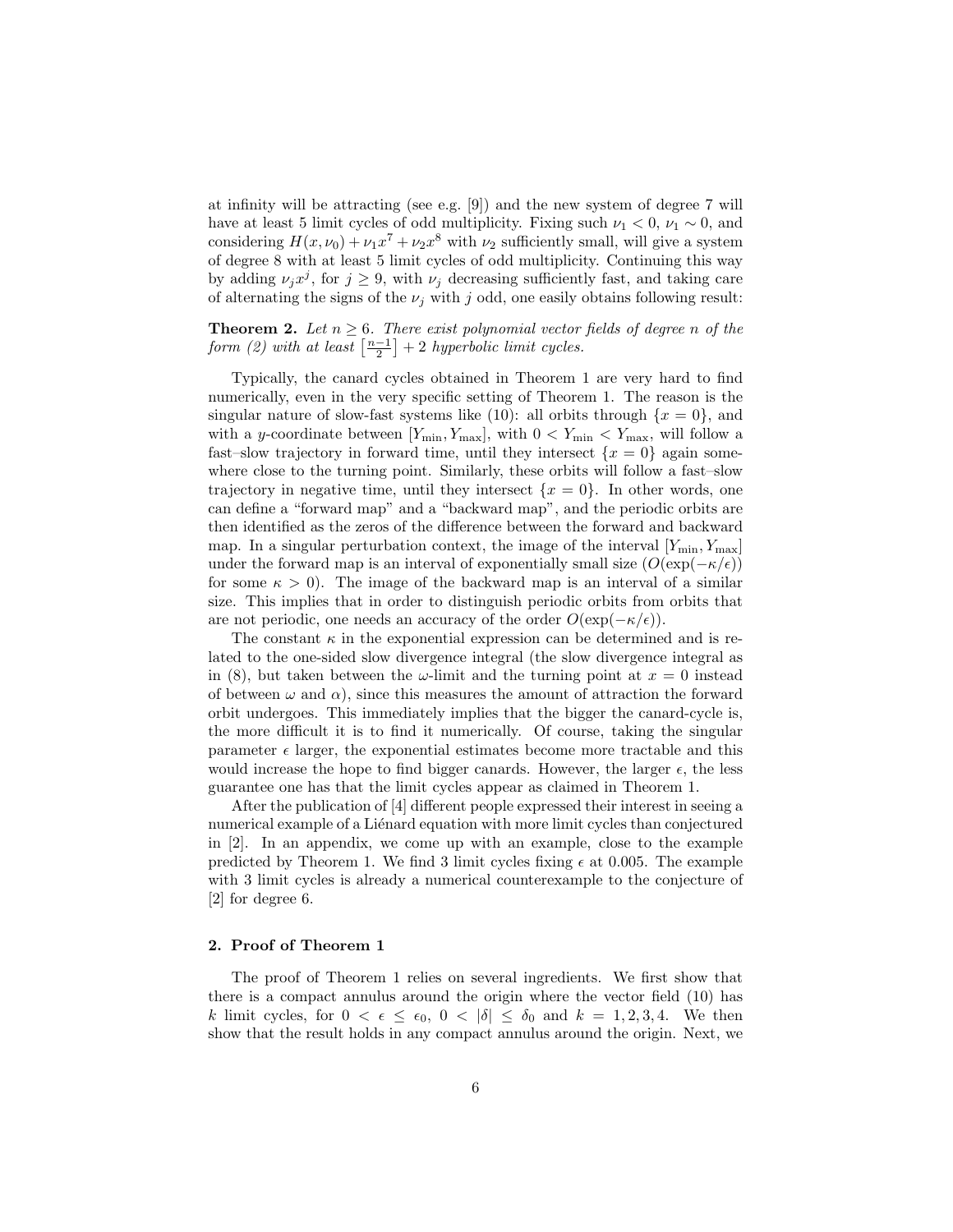show that we can extend the annulus towards infinity (using Poincaré-Lyapunov compactification), and finally, we show that no additional limit cycles are found near the origin. Of course, to obtain lower bounds for the number of limit cycles, only the first part of the proof is essential. The study near the origin and near infinity is included to show that the techniques that we use permit to treat the systems under consideration completely.

In the first part of the proof, we study the slow divergence integral, as defined in Section 1. A result from [10] shows that a slow-fast system where the slow divergence integral has  $\ell$  simple zeros can lead to  $\ell + 1$  limit cycles. Because it is an essential ingredient in our proof, we will repeat this result here, together with a well-known result on the entry–exit relation in slow-fast systems. This is done in Section 2.1. In Section 2.2, we show that the slow divergence integral of (10) has exactly 3 zeros when  $\delta \neq 0$ ,  $\delta \sim 0$ . In Section 2.3, we finish the proof of Theorem 1 by combining the information from previous subsections with information near the origin and near infinity.

#### 2.1. Essential ingredients from geometric singular perturbation theory

We consider

$$
\begin{cases} \n\dot{x} = y - H(x, c) \\ \n\dot{y} = \epsilon(b - x) \n\end{cases} \n\tag{12}
$$

where  $H(x, c) = \int_0^x h(s, c)ds$  and  $h(x, c)/x > 0$  for all x. Given a height Y, we consider the slow-fast cycle  $\Gamma_Y^c$  as defined in the introduction. Recall the x-coordinates  $\alpha_c(Y)$ ,  $\omega_c(Y)$  of the fast part of the slow-fast cycle.

**Proposition 1.** (e.g. [11]) There is a smooth surface  $b = \epsilon B_Y(\epsilon, c)$ , defined for  $\epsilon \in [0, \epsilon_0],$  with  $\epsilon_0 > 0$  sufficiently small, along which (12) has an  $(\epsilon, c)$ -family of periodic orbits intersecting the y-axis at height Y . The periodic orbits tend towards  $\Gamma_Y^c$  as  $\epsilon \to 0$ . When  $I(Y, c) \neq 0$ , the family of periodic orbits are, for  $\epsilon > 0$ , hyperbolic limit cycles (attracting or repelling, depending on whether the sign of  $I(Y, c)$  is negative or positive).

This proposition can be used to fix one limit cycle of a prescribed size. We will restrict to choices of a height Y where  $I(Y, c) \neq 0$ . We then define the related entry–exit relation. To that end, we consider a situation where we have a hyperbolic limit cycle along a given surface  $b = \epsilon B_Y(\epsilon, c)$ , as specified in Proposition 1. We assume that  $I(Y, c) < 0$ ; the other case can be reduced to this case after applying  $(x, t) \mapsto (-x, -t)$ .

We introduce the *slow-relation function*: A pair  $(Y_a, Y_r)$  satisfies the slow relation when

$$
\int_{\omega_c(Y_a)}^{\alpha_c(Y_r)} \frac{h(x,c)^2}{x} dx = 0.
$$

For each  $Y_a > 0$  there exists a unique  $Y_r$  so that  $(Y_a, Y_r)$  satisfies the slow relation and vice versa.

**Proposition 2.** (Entry–exit relation) Fix  $(Y, c)$  for which  $I(Y, c) < 0$ , and fix a compact interval  $[Y_{min}, Y_{max}]$  containing Y in its interior. Consider the vector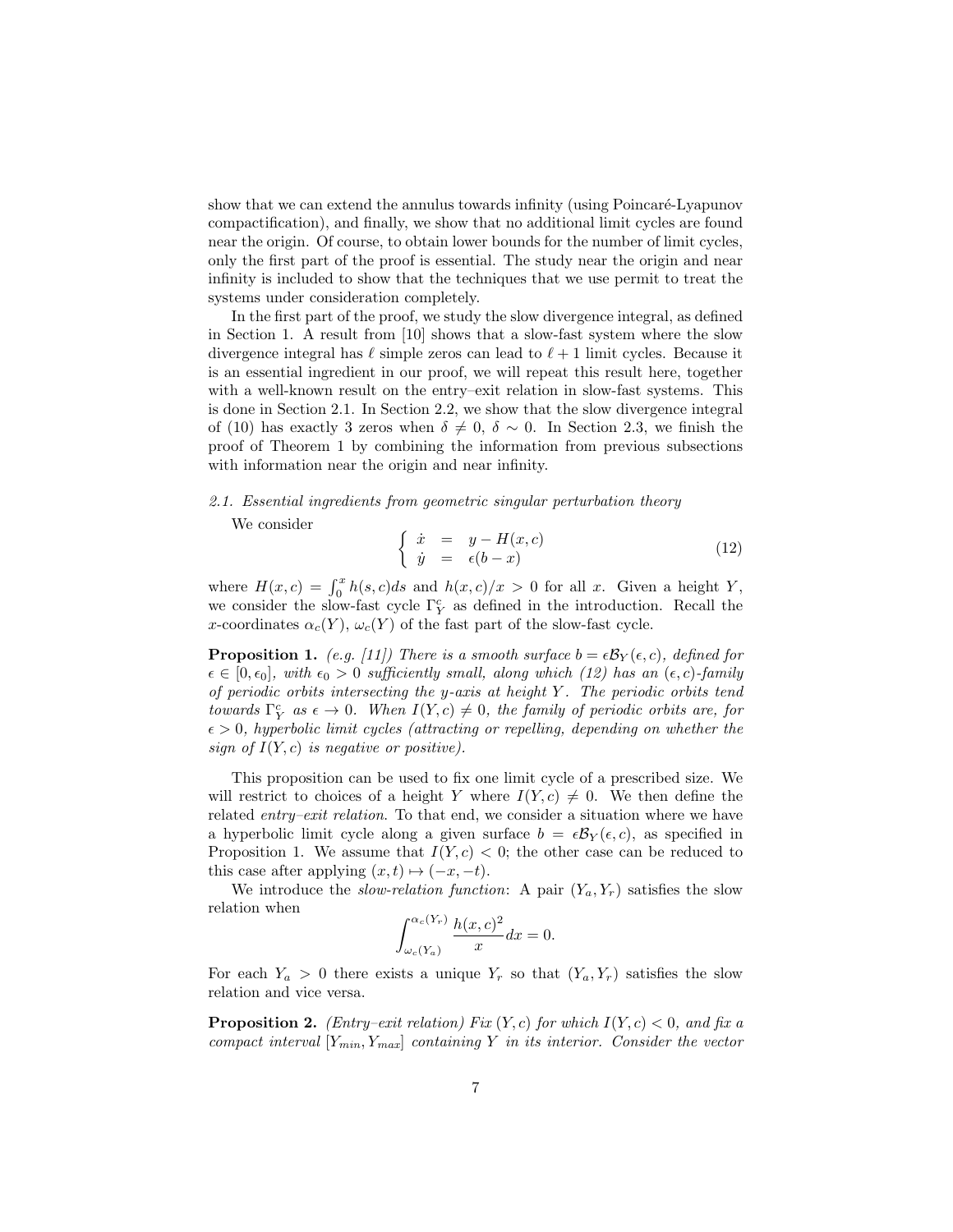field (12) along the parameter surface specified in Proposition 1. Then, there is  $a \ 0 < Y_{min} < Y_{min}$  so that for  $\epsilon > 0$  small enough, the first return map

$$
P_{\epsilon,c}\colon\{0\}\times[Y_{min},Y_{max}]\to\{0\}\times[\tilde{Y}_{min},Y_{max}]
$$

is well-defined. The first return map is continuous as  $\epsilon \to 0$ , and tends towards a piecewise-analytic map  $P_{0,c}$  defined as follows:

- 1.  $P_{0,c}(Y') \equiv Y$  for all  $Y' \geq Y_a$  where  $Y_a < Y$  is the unique height for which  $(Y, Y_a)$  satisfy the slow relation.
- 2.  $P_{0,c}(Y') = Y'_r$  for all  $Y' < Y_a$  where  $Y'_r$  is the unique height for which  $(Y'_r, Y')$  satisfy the slow relation.

This Proposition is a direct consequence of the results in [11], where a more elaborated entry–exit relation is given. From this Proposition, we can deduce that there will be no limit cycles with height in  $|Y, Y_{\text{max}}|$ . Furthermore, given a height  $Y' < Y$  for which  $I(Y, c) \neq 0$ , then the result on the Poincaré map at height Y shows that the orbit is either spiraling upwards  $(I < 0)$  or spiraling downwards  $(I > 0)$ . It indicates that additional limit cycles are only to be expected at heights where the slow divergence integral is zero. This is essentially the topic of the next Proposition:

**Proposition 3.** [10] Consider system (12) along a parameter surface  $b =$  $\epsilon \mathcal{B}_Y(\epsilon, c)$  as provided in Proposition 1. If for some  $c = c_*$ , the slow divergence integral  $I(Y, c_*)$  has a simple zero at  $y = Y_* \in ]0, Y[$ , then there exists a Hausdorff neighborhood V around  $\Gamma^{c_*}_{Y_*}$ , such that for  $\epsilon > 0$  small enough and for c close enough to c<sub>\*</sub>, the vector field (12) with  $b = \epsilon B_Y(\epsilon, c)$  has a unique limit cycle in V. If  $\frac{\partial I}{\partial Y}(Y_*, c_*) > 0$  then the limit cycle is hyperbolically attracting, if  $\frac{\partial I}{\partial Y}(Y_*,c_*)$  < 0, then the limit cycle is hyperbolically repelling.

In the next section, we focus on providing an example of a slow-fast vector field, having a slow divergence integral with 3 zeros.

## 2.2. Slow divergence integrals with 3 zeros

We consider a family of vector fields

$$
\begin{cases} \dot{x} = y - F(x, c) \\ \dot{y} = \epsilon(b_0 - x), \end{cases}
$$

where  $c = (a_0, a_1, b_1, b_2), \epsilon \geq 0$ , and  $b_0$  is a parameter close to 0. We write

$$
F(x) = F(x, c) = \int_0^x f(s)ds,
$$
  
\n
$$
f(x) = f(x, c) := x + b_1x^3 + b_2x^5 + a_0x^2 + a_1x^4.
$$

The parameters  $c = (a_0, a_1, b_1, b_2)$  will be chosen very specifically later, but we prefer to keep them general for the moment; we however keep  $(a_0, a_1) \sim (0, 0)$ . For  $(a_0, a_1) = (0, 0)$ , the family of vector fields is symmetric w.r.t.  $(x, t) \mapsto$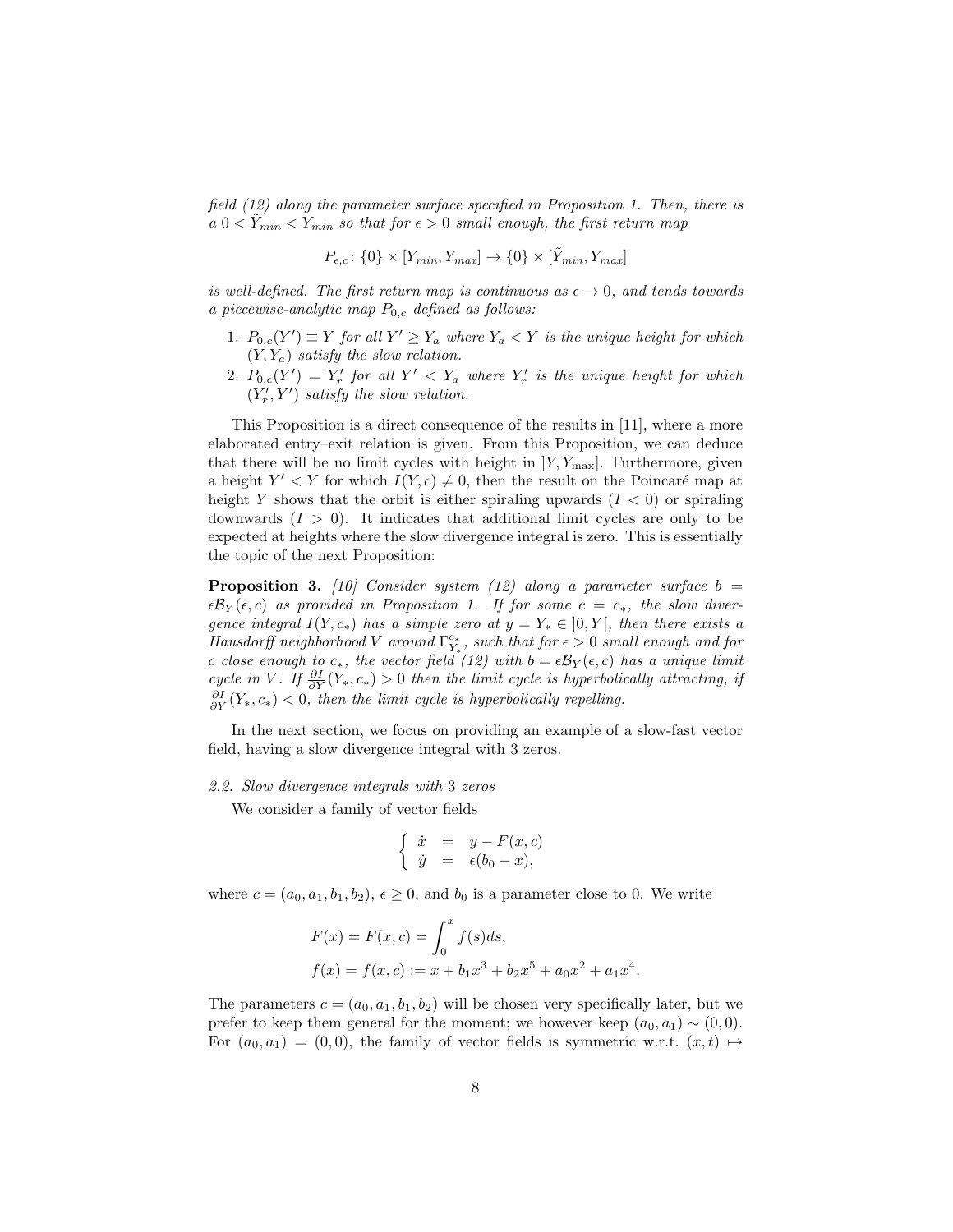$(-x, -t)$ . Hence,  $(b_1, b_2)$  are parameters that preserve symmetry, whereas the parameters  $(a_0, a_1)$  are symmetry-breaking. We will choose  $(b_1, b_2)$  so that

$$
\frac{f(x,0,0,b_1,b_2)}{x} > 0, \qquad \forall x,
$$

and hence so that  $f(x, a_0, a_1, b_1, b_2)/x > 0$  on the entire real line, when  $(a_0, a_1)$ is sufficiently close to  $(0, 0)$ . This ensures that the shape of  $y = F(x, c)$  is like in Figure 1, and on the other hand it also ensures that the slow dynamics  $x' = -x/f(x)$  is regular. Recall that a slow-fast cycle  $\Gamma_Y^c$  has a fast horizontal orbit, with an  $\omega$ -limit on the right branch of the curve  $y = F(x)$ ; its x-coordinate is denoted by  $\omega_c(Y)$ . The x-coordinate of the  $\alpha$ -limit will be denoted  $\alpha_c(Y)$ . Of course

$$
\alpha_c(Y) < 0 < \omega_c(Y), \qquad F(\alpha_c(Y), c) = Y = F(\omega_c(Y), c).
$$

Along this section, it will be convenient to parameterize the slow-fast cycles by the omega-limit  $\omega_c(Y)$ , instead of by its height Y. We will hence define the slow-fast cycle  $\overline{\Gamma}_x^c$  $\int_{x}^{\infty}$ , with some  $x > 0$ , as the slow-fast cycle with height  $Y = F(x, c)$ . The corresponding  $\alpha$ -limit will be denoted  $\overline{\alpha}_c(x) = \overline{\alpha}(x, c)$ . The relation  $x \mapsto \overline{\alpha}_c(x)$  is called the *fast relation*. The next proposition examines the asymptotics of the (analytic) fast relation function for  $(a_0, a_1)$  near  $(0, 0)$ .

Lemma 1. The fast relation function is given by

$$
\overline{\alpha}_c(x) = -x + a_0 R_0(x, b_1, b_2) + a_1 R_1(x, b_1, b_2) + O(\|(a_0, a_1)\|)^2,
$$

as  $(a_0, a_1) \rightarrow (0, 0)$ , where

$$
R_0(x, b_1, b_2) = -\frac{2}{3} \frac{x^2}{1 + b_1 x^2 + b_2 x^4},
$$
  

$$
R_1(x, b_1, b_2) = -\frac{2}{5} \frac{x^4}{1 + b_1 x^2 + b_2 x^4}.
$$

*Proof.* Due to the symmetry, we have  $\overline{\alpha}(x, 0, 0, b_1, b_2) \equiv -x$ , so it suffices to look at the partial derivatives at  $(a_0, a_1) = (0, 0)$ . This is an elementary calculation based on implicit differentiation of the equation

$$
F(\overline{\alpha}(x, a_0, a_1, b_1, b_2), a_0, a_1, b_1, b_2) = F(x, a_0, a_1, b_1, b_2)
$$

with respect to  $a_i$ , for  $i = 0, 1$ . We find  $f(\overline{\alpha}_c, c) \cdot \frac{\partial \overline{\alpha}_c}{\partial a_i} + \frac{\partial F}{\partial a_i}(\overline{\alpha}_c, c) = \frac{\partial F}{\partial a_i}(x, c)$ , implying that

$$
((-x) + b_1(-x)^3 + b_2(-x)^5).R_i(x, b_1, b_2) = \frac{1}{3+2i}x^{3+2i} - \frac{1}{3+2i}(-x)^{3+2i}.
$$

 $\Box$ 

This proves the lemma.

Let us now compute the slow divergence integral

$$
I(x,c) = \int_x^{\overline{\alpha}_c(x)} \frac{f(s,c)^2}{s} ds.
$$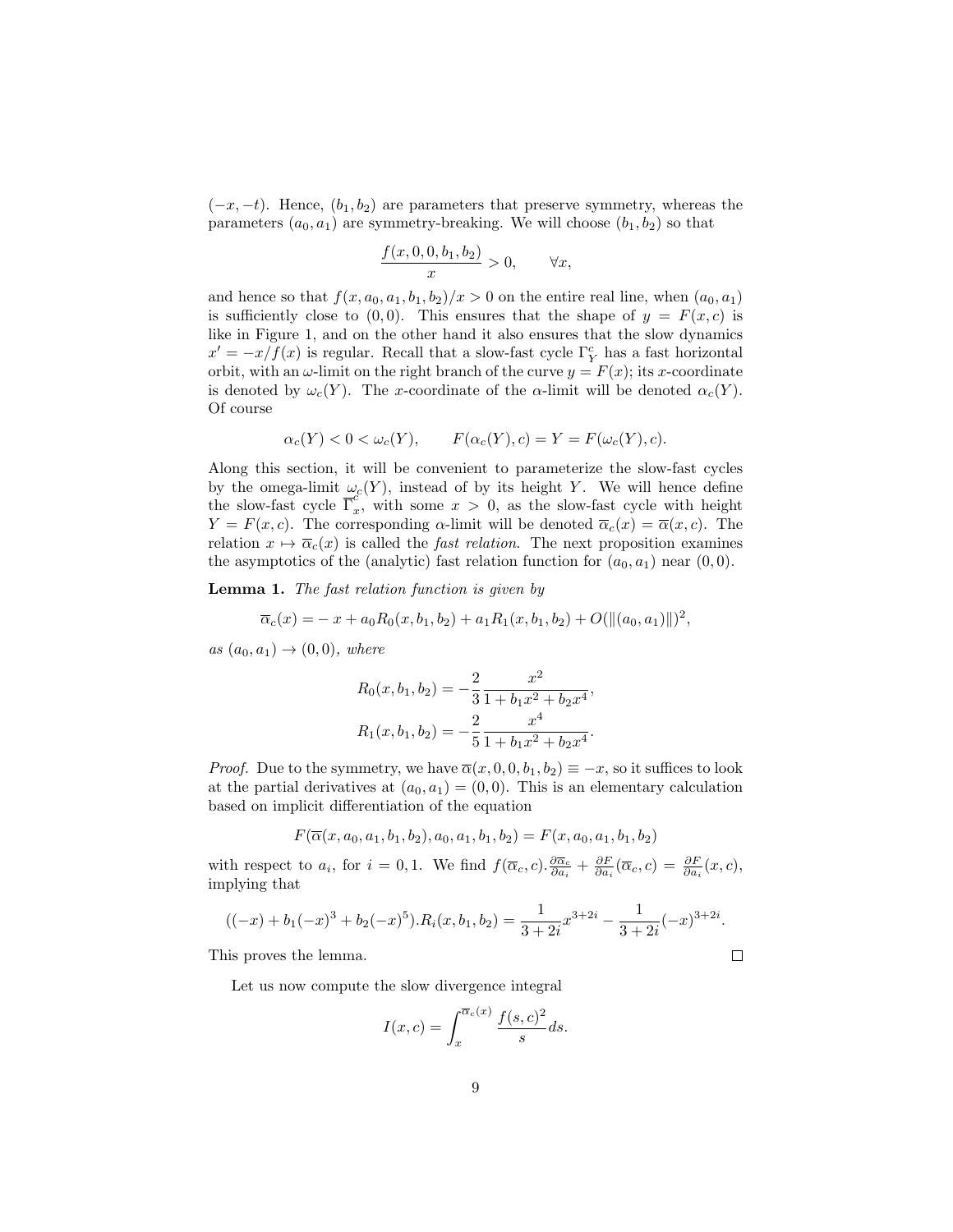

Figure 2: Graph of  $f(x, 0, 0, b_1^*, b_2^*)$ 

Lemma 2. The slow divergence integral is given by

$$
I(x, a_0, a_1, b_1, b_2) = a_0 I_0(x, b_1, b_2) + a_1 I_1(x, b_1, b_2) + O(||(a_0, a_1)||)^2,
$$

as  $(a_0, a_1) \rightarrow (0, 0)$ , where

$$
I_0(x, b_1, b_2) = -\frac{2}{3}x^3 - \frac{2}{15}b_1x^5 + \frac{2}{21}b_2x^7,
$$
  

$$
I_1(x, b_1, b_2) = -\frac{2}{5}x^5 - \frac{6}{35}b_1x^7 - \frac{2}{45}b_2x^9.
$$

*Proof.* Again, a symmetry argument is used to show that  $I(x, 0, 0, b_1, b_2) \equiv 0$ ,  $\Box$ so it suffices to look at the partial derivatives w.r.t.  $a_i$ .

As explained in the introduction, we look for parameter values  $(b_1, b_2)$  where at a given point, say at  $x = 1$ , both  $I_0$  and  $I_1$  are zero. We find a unique solution

$$
(b_1^*, b_2^*) = (-\tfrac{70}{23}, \tfrac{63}{23}).
$$

Observe that  $f(x, 0, 0, b_1^*, b_2^*) = \frac{x}{23}(23 - 70x^2 + 63x^4)$  has no zeros, meaning that this choice of function satisfies the condition  $f(x)/x > 0$  for all x, see also Figure 2. Let us now, for this specific choice of parameters  $(b_1^*, b_2^*)$ , look at the linearization of  $I$  along the line

$$
a_1 = -4a_0.
$$

We find

$$
I(x, a_0, -4a_0, b_1^*, b_2^*) = \left(\frac{56}{115}x^9 - \frac{42}{23}x^7 + \frac{692}{345}x^5 - \frac{2}{3}x^3\right)a_0 + O(a_0^2)
$$
  
=  $\left(\frac{2}{345}x^3(x^2 - 1)(115 - 231x^2 + 84x^4)\right)a_0 + O(a_0^2).$ 

The function  $\frac{1}{a_0} I(x, a_0, -4a_0, b_1^*, b_2^*)\Big|_{a_0=0}$  has besides the zero  $x = 1$ , two additional zeros, respectively around  $x \approx 0.8$  and  $x \approx 1.4$ . These three zeros are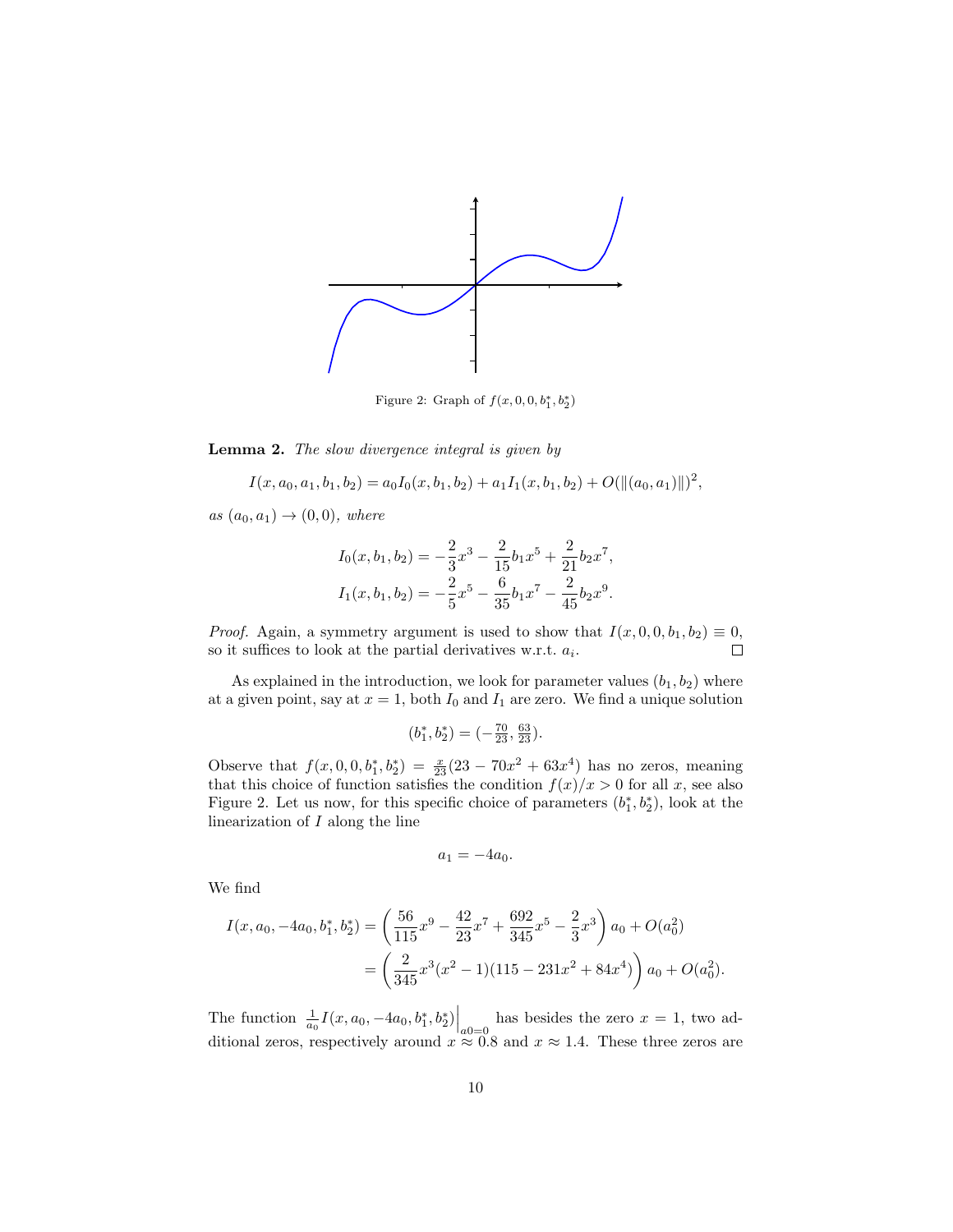

Figure 3: Graph of  $\frac{2}{345}x^3(1-x^2)(115-231x^2+84x^4)$ , which is the first-order Taylor coefficient (w.r.t.  $a_0$ ) of  $-I(x, c)$  along  $c = (a_0, -4a_0, b_1^*, b_2^*)$ 

simple and hence persist as zeros of the slow divergence integral for  $|a_0|$  small, and taking  $|a_0|$  small enough, these zeros lie inside the compact interval  $\left[\frac{1}{2},2\right]$ . Renaming  $a_0 = 15\delta$ , we find

$$
f(x) = x + 15\delta x^2 - \frac{70}{23}x^3 - 60\delta x^4 + \frac{63}{23}x^5,
$$

which leads to a vector field of the form (10) specified in the formulation of Theorem 1.

Let

$$
\frac{1}{2} \le x_1(\delta) < x_2(\delta) < x_3(\delta) \le 2
$$

be the three zeros of  $\frac{1}{a_0} I(x, a_0, -4a_0, b_1^*, b_2^*)\Big|_{a_0=15\delta}$ . Of course  $x_1(0), x_2(0)$  and  $x_3(0)$  are exactly the (positive) zeros of  $(x^2 - 1)(115 - 231x^2 + 84x^4)$  (see also Figure 3), and are hence distinct for  $\delta \sim 0$ . Let  $Y_1(\delta)$ ,  $Y_2(\delta)$ ,  $Y_3(\delta)$  be the heights of the corresponding slow-fast cycles.

Now consider the heights  $Y^{(1)} = \frac{1}{4}$ ,  $Y^{(2)}$  a height between  $Y_1(0)$  and  $Y_2(0)$ ,  $Y^{(3)}$  a height between  $Y_2(0)$  and  $Y_3(0)$ , and  $Y^{(4)} = 3$ . We then apply Proposition 1 at all these heights, and find different surfaces  $b = \epsilon \mathcal{B}_k(\epsilon, \delta)$  in parameter space,  $k = 1, 2, 3, 4$ . It is then a direct consequence of the entry-exit relation stated in Proposition 2 and Proposition 3 that the family of vector fields (10) along  $b = \mathcal{B}_k(\epsilon, \delta)$ , and for  $\epsilon > 0$  small enough and  $\delta \neq 0$  close enough to 0, has exactly k limit cycles in any compact annulus around the origin. Furthermore, From Proposition 3 clearly follows that all these limit cycles are hyperbolic.

## 2.3. Dynamics near the turning point and near infinity

We continue the discussion from previous section, and use the same notations. When  $\delta < 0$ , the sign of I goes from + to -, from - to + and from + to − again. This implies that the smallest of the obtained limit cycles along any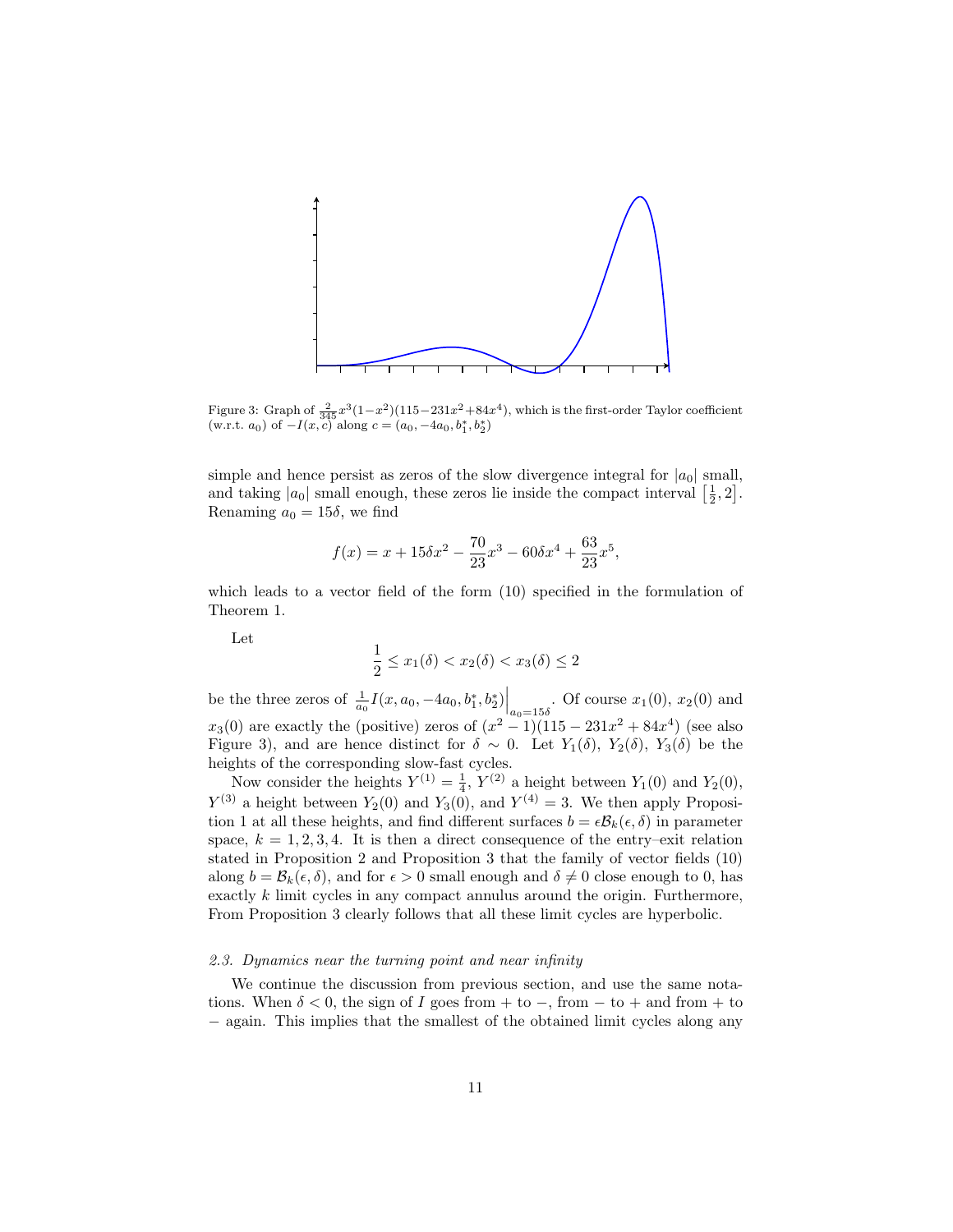of the four surfaces  $b = \epsilon B_k(\epsilon, \delta)$  is always repelling. When  $\delta > 0$ , it is the other way around.

On the other hand, we know that the four surfaces  $b = \epsilon \mathcal{B}_k(\epsilon, \delta)$  all have the same Taylor development w.r.t.  $\epsilon$  (and are in fact exponentially close to each other). Using formal computations, together with the known situation for  $\delta = 0$ and  $\epsilon = 0$ , it is elementary to check that

$$
b = -15\delta\epsilon(1 + O(\epsilon)).
$$

This information can be used to see that for  $\epsilon > 0$  and  $\delta \neq 0$  small enough, the unique singularity of (10) near the origin is repelling when  $\delta > 0$  and attracting when  $\delta$  < 0. Unfortunately, the hyperbolic attraction/repulsion at this point is not obtained uniformly in  $\epsilon$ , and therefore we need an additional argument to show that in a uniform neighborhood of the origin, system (10) has no limit cycles.

This additional argument is provided in [12] and [13]. We give more details in Section 2.3.1. The behaviour at infinity is studied in Section 2.3.2.

#### 2.3.1. Dynamics near the turning point

We take any  $\delta_1 \in [-\delta_0, \delta_0]$  with  $\delta_1 \neq 0$ . In terms of [12], equation (10), for  $\delta \sim \delta_1$ , represents a slow-fast Hopf bifurcation of codimension one. The codimension is one because the coefficient in front of  $x^3 \frac{\partial}{\partial x}$  is nonzero. In [12], it has been proven that in a uniform neighborhood of the origin in  $(x, y, \epsilon)$ -space, the equations (10) have at most two limit cycles. In Section 3.1.4 of [13], more precisely in the subsections "Cyclicity of the origin  $(\overline{x}, \overline{y}) = (0, 0)$ " and "Unicity of the limit cycle near  $\Gamma_0$ ", it has been shown, based on [12], that one can in fact have at most one limit cycle in a slow-fast Hopf bifurcation of codimension 1, and it has to be simple.

Assume now  $\delta_1 < 0$ . We now restrict to  $b = \epsilon \mathcal{B}_k(\epsilon, \delta)$  as in the statement of Theorem 1, and denote the limit cycles obtained in Section 2.2 by  $L_1, \ldots, L_k$ , in increasing order of size. From the observations made above we know that there can be at most one extra limit cycle inside  $L_1$  and it has to be simple. Since  $\delta_1$  < 0, we have  $b > 0$ , and then we know from Section 2.2 that the focus is attracting, while the limit cycle  $L_1$  is repelling. It is hence not possible to have an extra limit cycle inside  $L_1$ . A similar argument is possible when  $\delta_1 > 0$ .

#### 2.3.2. Dynamics near infinity

Remains to show that no limit cycles can appear near infinity. Since we only need to look in the halfplane where  $Y > 0$ , the relevant coordinate change is given by

$$
(x,y) = \left(\frac{X}{u}, \frac{1}{u^6}\right),\,
$$

where  $u > 0$  is small and X is kept in a large compact interval. The line  $\{u = 0\}$ represents the line at infinity. The family of vector fields

$$
\begin{cases} \n\dot{x} = y - \left(\frac{1}{2}x^2 + \frac{1}{3}a_0x^3 + \frac{1}{4}b_1x^4 + \frac{1}{5}a_0x^5 + \frac{1}{6}b_2x^6\right) \\
\dot{y} = \epsilon(b-x) \n\end{cases}
$$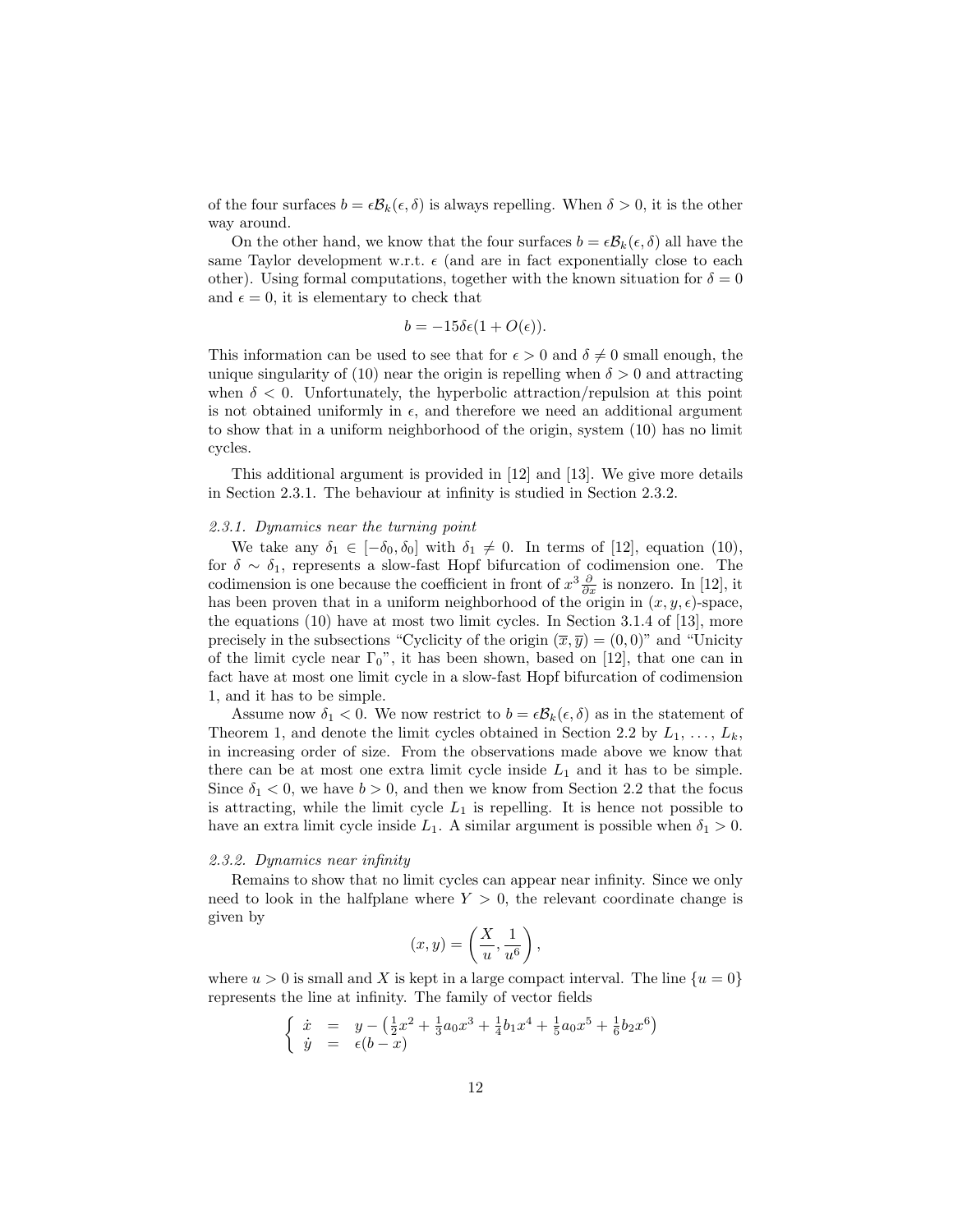

Figure 4: Behaviour at infinity, for  $\epsilon = 0$  and for  $\epsilon > 0$ . The line at infinity is represented by  ${u = 0}.$ 

(of which (10) in Theorem 1 is an example) is written in the new coordinates near infinity, after multiplication by  $u^5$ , as

$$
\begin{cases}\n\dot{X} = 1 - \left(\frac{1}{2}u^4X^2 + \frac{1}{3}a_0u^3X^3 + \frac{1}{4}b_1u^2X^4 + \frac{1}{5}a_1uX^5 + \frac{1}{6}b_2X^6\right) \\
-\frac{1}{6}\epsilon u^{10}X(bu - X) \\
\dot{u} = -\frac{1}{6}\epsilon u^{11}(bu - X)\n\end{cases}
$$

At the line at infinity  $\{u=0\}$ , we find two semi-hyperbolic singularities  $\{X=$  $\pm (6/b_2)^{1/6}$ , under the assumption that  $b_2 > 0$  (and this is the case in the example (10)). Define  $X_0^{\pm} = \pm (6/b_2)^{1/6}$  and consider center manifolds

$$
X = X_0^{\pm} + O(u)
$$

at these singularities. It is not hard to find that

$$
X = X_0^{\pm} - \frac{a_1}{5b_2}u + O(u^2),
$$

at each of these points. This allows us the compute the dynamics inside the center manifold up to leading order. We find, at both points,

$$
\dot{u} = \epsilon u^{11}\left(\frac{X_0^{\pm}}{6} + O(u)\right).
$$

This behaviour is compatible with the slow dynamics: pointing downwards (increasing  $u$ ) on the right branch of the slow curve, and pointing upwards on the left branch of the slow curve, see also Figure 4. The two singularities at infinity are hence semi-hyperbolic saddles, and hence have unique  $\epsilon$ -families of center manifolds.

We denote the unique  $\epsilon$ -family of center manifolds by  $X = \psi^{\pm}(u, \epsilon)$ . For  $u = u_0$  sufficiently small, we consider a small segment

$$
\Sigma_{\mu} \colon \{(X, u) \colon -\mu \le X - \psi^+(u_0, \epsilon) \le \mu, u = u_0\},\
$$

for some small  $\mu > 0$ . Any limit cycle that comes near infinity will for sure cross this section (orbits that do not cross this section can be studied in the  $(x, y)$ plane inside a large compact set). From the entry–exit relation in Proposition 2 clearly follows that the orbit of the left end point of  $\Sigma_{\mu}$  will make a contour around the unique singularity near the turning point and will cross the section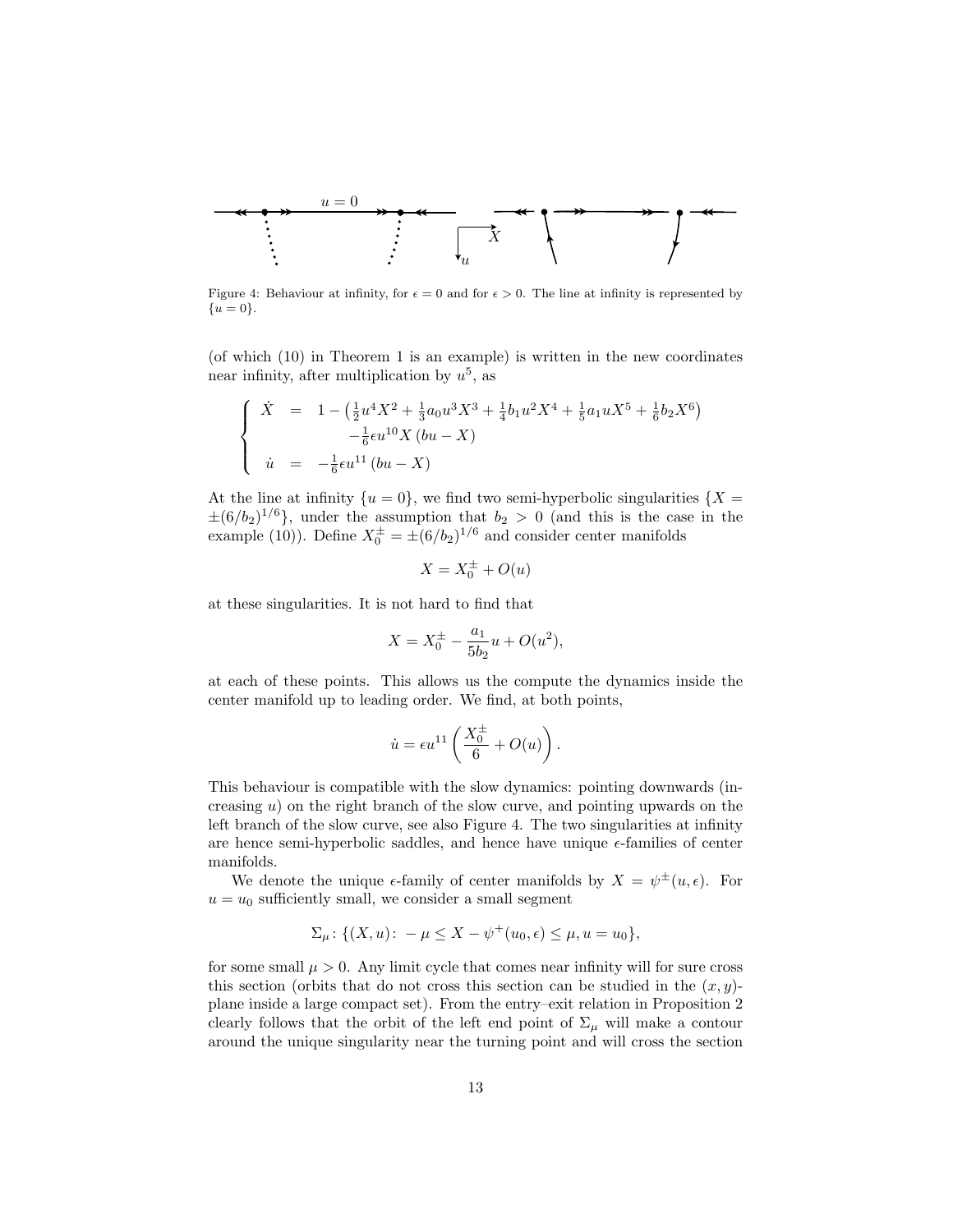${x = 0}$  again at a point with a height that is  $o(1)$ -close to the height of the biggest limit cycle  $Y_k$ . Now it is easy to see (with the more elaborate entry–exit relation in [11]) that also the right end point of  $\Sigma_{\mu}$  has this property. This means that all orbits through  $\Sigma_{\mu}$  will end up near  $(0, Y_k)$ , for  $\epsilon > 0$  small enough. It clearly follows that no limit cycles near infinity are present, and hence that all limit cycles are the ones that were obtained in Section 2.2.

This concludes the proof of Theorem 1.

#### Appendix: Finding three canard cycles numerically

As will be explained later in this section, a very high precision is needed to find canards, even for moderately small values of the singular parameter  $\epsilon$ . The numerical simulations described in this section are based on a Runge-Kutta (order 7) ode-solver, with fixed step size h. Typically,  $h = 10^{-6}$  or smaller. The implementation is done in  $C++$ , and the tests ran on a regular desktop computer. Because of the very sensitive nature of the dynamics of slow-fast vector fields, some of the calculations are done in quadruple precision. To that end, we use the "double–double" C++ library, implemented by the authors of [14] and publicly available.

Instead of working with (10), it reveals better to work with a slight adaptation

$$
\begin{cases}\n\dot{y} = y - F^{\#}(x) \\
\dot{x} = \epsilon(b - x),\n\end{cases} \tag{13}
$$

with

with 
$$
F^{\#}(x) = \frac{1}{2}x^2 - \frac{1}{100}x^3 - \left(\frac{35}{46} + \frac{1}{16}\right)x^4 + \frac{23}{1000}x^5 + \frac{21}{46}x^6.
$$
 (14)

Let us explain why an adaptation is helpful, and at the same time explain why only 3 limit cycles are searched instead of 4 limit cycles as predicted by Theorem 1.

To understand this, we first consider the theoretical example (10) and notice that it is not possible to choose  $\epsilon$  very small while computing limit cycles, as the smaller  $\epsilon$  is chosen, the more digits accuracy are needed in order to distinguish the orbits from each other. Indeed: if one tracks two orbits, starting respectively at  $(0, Y_0)$  and at  $(0, Y_1)$ , with  $Y_0 < Y_1$ , then both orbits will intersect  $\{x = 0\}$  again somewhere slightly below the fixed point at heights  $T(Y_0)$ ,  $T(Y_1)$ . From singular perturbation theory, it is clear that  $|T(Y_0) - T(Y_1)| = O(\exp(I_-(Y_0)/\epsilon)),$  where  $I_-$  is the "one-sided slow divergence integral"

$$
I_{-}(Y) = \int_{\omega(Y)}^{0} \frac{f(x)^{2}}{x} dx < 0,
$$

calculated along the relevant part of the attracting branch of the slow curve. This means that in order to distinguish the orbit through  $(0, Y_0)$  from the orbit through  $(0, Y_1)$ , one needs  $O(|I_-(Y_0)|/\epsilon)$  digits accuracy. Therefore, by choosing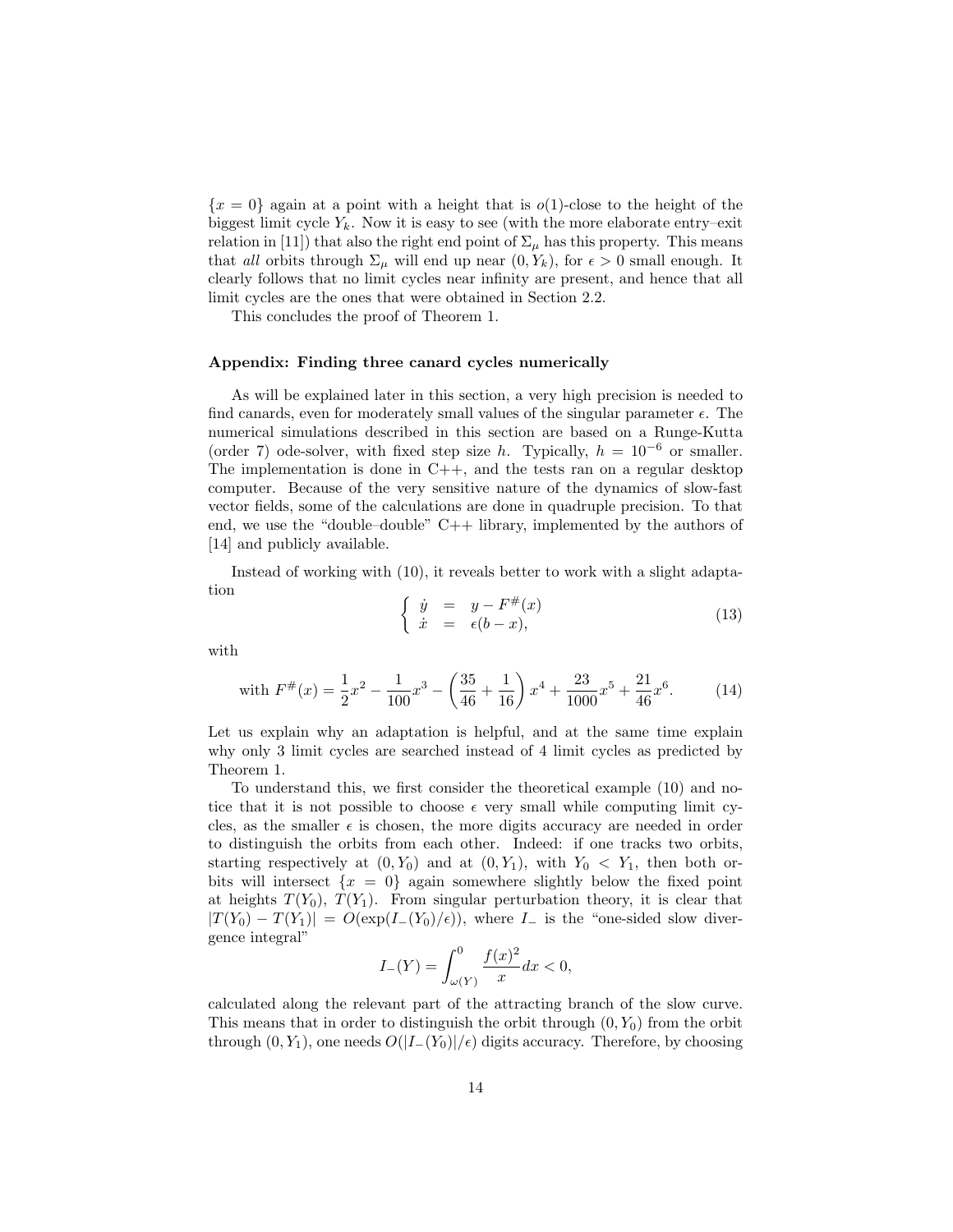$\epsilon = O(10^{-4})$ , it is unlikely that trustworthy results will be found with numerical analysis.

The same argument shows that it is very difficult to find 4 limit cycles of (10), even with more moderate choices of  $\epsilon$ : recall the positions  $x_1(\delta)$ ,  $x_2(\delta)$ ,  $x_3(\delta)$  of the zeros of the slow divergence integral from Section 2.2. Let  $Y_i$ ,  $i = 1, 2, 3$ , be the related heights of the slow-fast cycles, then for  $\delta = 0$  we have

| $x_1 \approx 0.81,$ | $Y_1 \approx 0.13$ , | $I_{-}(Y_1) \approx -0.072;$ |
|---------------------|----------------------|------------------------------|
| $x_2 \approx 1.00,$ | $Y_2 \approx 0.20,$  | $I_{-}(Y_2) \approx -0.101;$ |
| $x_3 \approx 1.45,$ | $Y_3 \approx 1.91,$  | $I_{-}(Y_3) \approx -7.140.$ |

showing that for  $\epsilon = 0.01$ ,

$$
\exp(-I_{-}(Y_{1})/\epsilon) = O(10^{-4}),
$$
  
\n
$$
\exp(-I_{-}(Y_{2})/\epsilon) = O(10^{-5}),
$$
  
\n
$$
\exp(-I_{-}(Y_{3})/\epsilon) = O(10^{-310}).
$$
\n(15)

This shows that the region in phase space where the third zero of the slow divergence integral becomes relevant in the analysis, is completely out of reach from a numerical point of view. Even with moderate values of  $\epsilon$  and  $\delta$ , for example with  $\epsilon = 0.1$  and  $\delta = 0.001$ , we find that  $\exp(I_-(Y_3)/\epsilon) = O(10^{-31})$ , which would require an accuracy far beyond the capabilities of standard desktop computers.

In the remainder of this section, we will hence limit to finding 3 limit cycles, which involves dealing with 2 zeros of the slow divergence integral. But even finding 3 limit cycles for (10) proves to be very difficult, despite of the reasonable required accuracy of the order shown in (15). The explanation can be found in Figure 5, where the computed divergence integral is drawn for several values of  $\epsilon$ . Let us first explain how we have computed these graphs: we consider orbits through  $(0, Y)$ , and follow them numerically until they reach the section  ${x = 0}$  once more. We do this both in forward and in backward time. In this computation, we take  $b = 0$  (b is in fact  $O(\epsilon \delta)$ , so can be assumed small and relatively irrelevant in this computation).

Figure 5 shows that although the zeros of the slow divergence integral persist as zeros of the computed integrals, both shift to the right as  $\epsilon$  increases, the largest one even quite fast. Now it is important to realize that while the xcoordinate of the zero increases, it becomes more and more difficult to deal with limit cycles of that order, as explained before.

Because the zeros of the computed divergence integrals shift to the right too quickly, we consider (13) instead of (10), precisely to keep the zeros of the computed divergence integral sufficiently close to the theoretical values. The vector field (13) is found experimentally in the neighborhood of (10), and has the property that the divergence integral  $I(Y)$ , for a fixed value of  $\epsilon > 0$ , has two zeros that have not shifted to the right too much, and where one hence may expect 3 numerically distinguishable limit cycles to appear.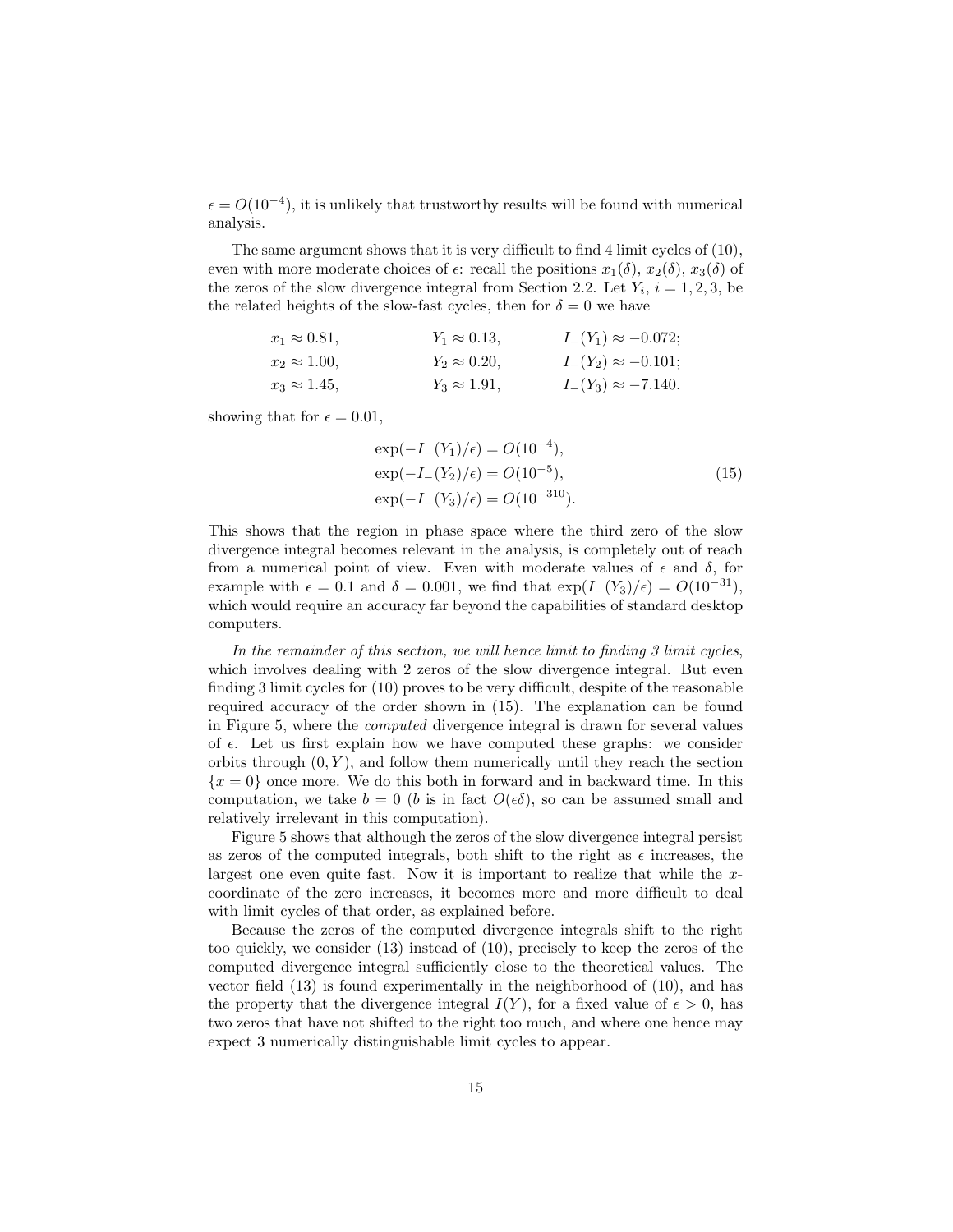

Figure 5: Computed divergence integrals in (10), with  $\delta = -0.01$  and for specific choices of  $\epsilon: \epsilon = 0.001, \epsilon = 0.005, \epsilon = 0.01$ . The thicker curve is  $\delta$  times the graph in Figure 3. As  $\epsilon$ increases, the zeros of the divergence integral shift to the right. All curves have an additional zero in  $\{x > 1.2\}$ , but this part of the graph has not been plotted.

We thus consider (13) for the specific value of  $b = 0.000063032171696$ . The numerical proof for the existence of the 3 limit cycles is based on the presence of 4 sign changes in the numerical study of the difference map (map in forward time from  $\{x = 0\}$  to  $\{x = 0\}$  versus map in backward time). This computation is done with very high precision: we used a Runge-Kutta method of order 7, with a step size  $h = 10^{-8}$ . We find sign changes near heights  $Y_1$ ,  $Y_2$ ,  $Y_3$ , where  $Y_1 \approx 0.25$ ,  $Y_2 \approx 0.21$ , and  $Y_3 \approx 0.02$ . This means that limit cycles of approximately these 3 heights are numerically found. The limit cycles of heights  $Y_1$  and  $Y_2$  are related to the zeros of the slow divergence integral, as indicated by Proposition 3, whereas the limit cycle of height  $Y_3$  is purely related to the specific choice of the parameter  $b$ , as indicated by Proposition 1. In fact, we have computed b precisely to have a limit cycle at this specific height.

The first limit cycle, i.e. the cycle near height  $Y_1$ , is found with moderate accuracy, say with a step size  $h = 10^{-6}$ . The second and third limit cycle require a much smaller step size: the computation in that region has been done with step size  $h = 10^{-8}$ .

Remark. Slight adaptations of the parameter  $b$ , or lower accuracy computations will only show 0, 1 or 2 limit cycles. This is due to the fact that all curves  $b = \epsilon \mathcal{B}_Y(\epsilon)$ , defined in Proposition 1, lie exponentially close to each other. A slight change in b will most probably imply that this value of b lies on a curve  $b = \epsilon \mathcal{B}_Y(\epsilon)$  with a height Y less than Y<sub>3</sub>. From the entry–exit relation described in Proposition 2 follows that no limit cycles are seen above height Y .

### References

[1] S. Smale, Mathematical problems for the next century, in: Mathematics: frontiers and perspectives, Amer. Math. Soc., Providence, RI, 2000, pp. 271–294.